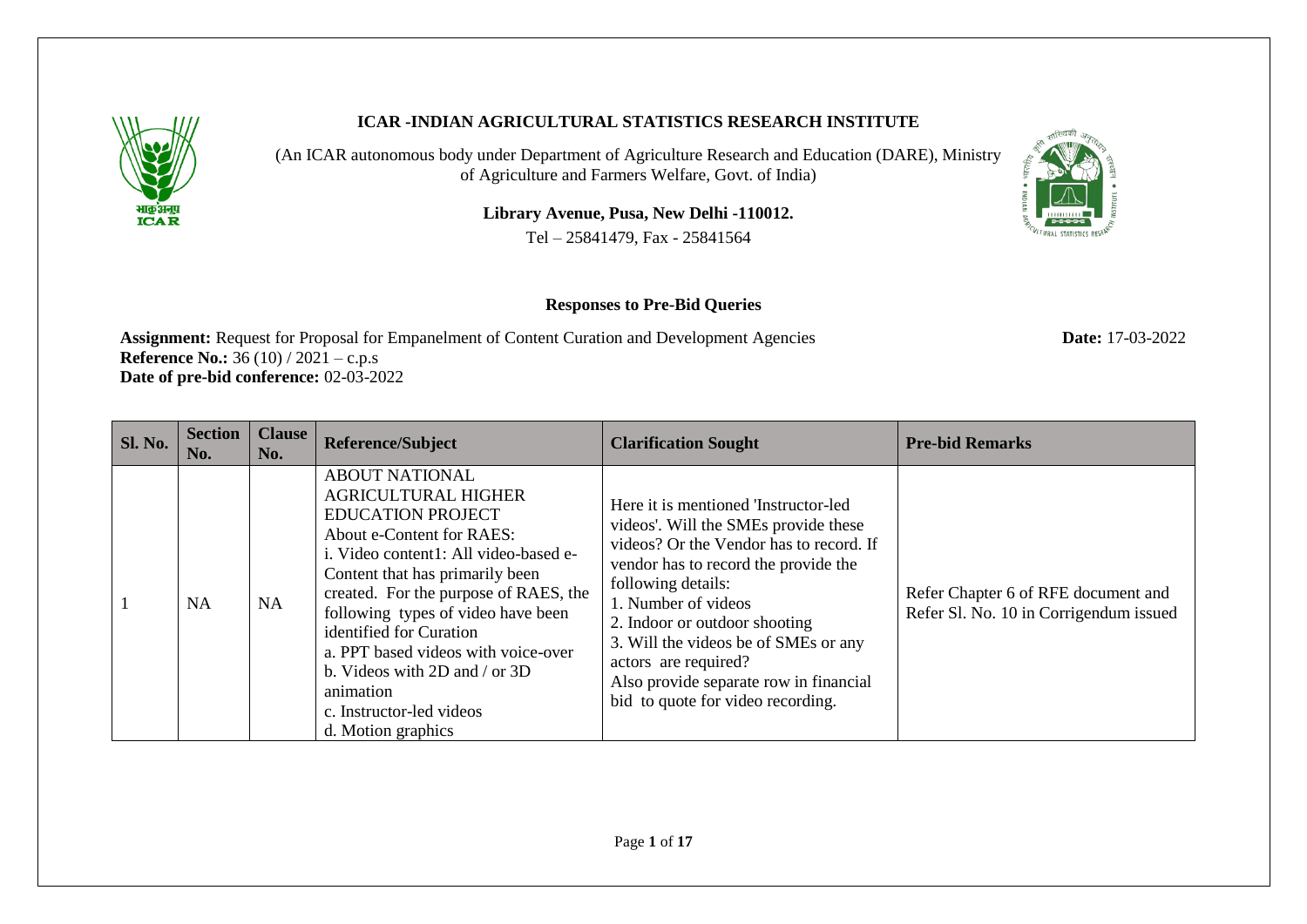| <b>Sl. No.</b> | <b>Section</b><br>No. | <b>Clause</b><br>No. | Reference/Subject                                                                                                                                                                                                                                                                                                                                   | <b>Clarification Sought</b>                                                                                                                                                                                                                                                                                                                                                                                                                               | <b>Pre-bid Remarks</b>                                           |
|----------------|-----------------------|----------------------|-----------------------------------------------------------------------------------------------------------------------------------------------------------------------------------------------------------------------------------------------------------------------------------------------------------------------------------------------------|-----------------------------------------------------------------------------------------------------------------------------------------------------------------------------------------------------------------------------------------------------------------------------------------------------------------------------------------------------------------------------------------------------------------------------------------------------------|------------------------------------------------------------------|
| $\overline{2}$ | Chapter<br>5          | 1.19                 | All the empanelled agencies will then<br>be invited to quote the financial offer<br>for the proposed work, clearly<br>defining the media buying activities                                                                                                                                                                                          | Here it says all the empanelled agencies<br>will be invited to quote financial offer.<br>However in the RFP the Financial bid<br>format has been provided. So should all<br>participating agencies provide the<br>financial bid or first we have to submit<br>the technical bid along with<br>qualification document, then there will<br>be a technical evaluation and after that<br>only those agencies who qualify have<br>to submit the financial bid? | Refer to Chapter 7 of the RFE document<br>and Corrigendum issued |
| 3              | Chapter<br>5          | 1.33                 | EMDs of all successful bidders shall<br>be retained by ICAR - IASRI as<br>"Empanelment Deposit" for the period<br>of the contract and shall be returned<br>upon the end of the contract period                                                                                                                                                      | As per clause 1.31, MSME agencies<br>have exemption for EMD. Will MSME<br>agencies also have exemption for<br>Empanelment Deposit or they need to<br>pay this deposit if they are empanelled?                                                                                                                                                                                                                                                             | No change                                                        |
| $\overline{4}$ | Chapter<br>5          | 1.37                 | The bidder or his official<br>representative is advised to attend a<br>pre-bid meeting on 2nd Mar 2022 at<br>1400 hrs. at:<br>Dr. Daroga Singh Auditorium,<br>Computer Building,<br>ICAR - IASRI, Library Avenue, Pusa,<br>New Delhi $-110012$<br>Phone: 91-11-25847122-24, Extn:<br>4137/4130, Fax: 91-11-25841564<br>Email: cps.iasri@icar.gov.in | Request you to also arrange for a online<br>pre-bid meeting as it might not be<br>feasible for all agencies to attend the<br>meeting in ICAR's New Delhi location.                                                                                                                                                                                                                                                                                        | No change                                                        |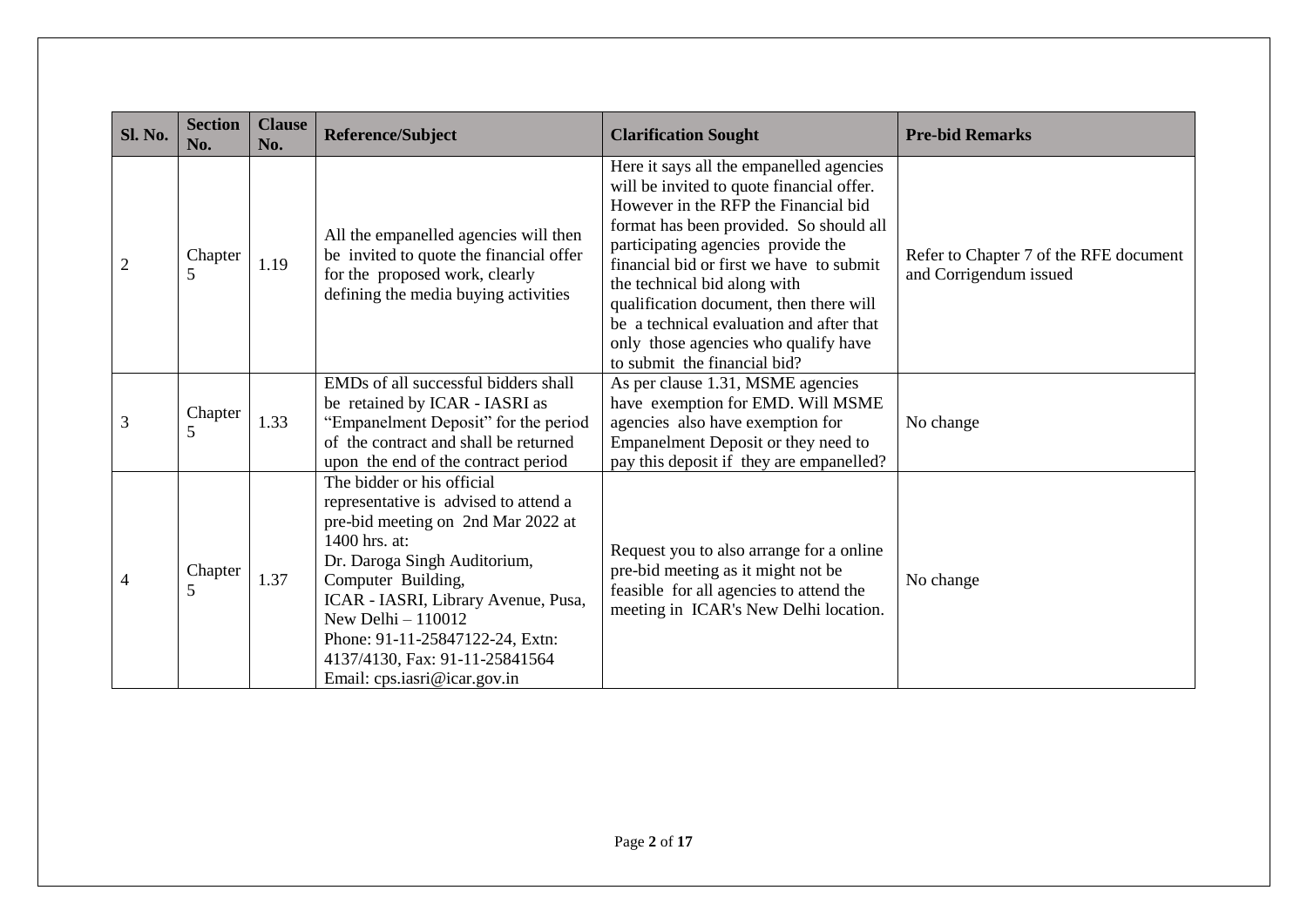| <b>Sl. No.</b> | <b>Section</b><br>No. | <b>Clause</b><br>No. | <b>Reference/Subject</b>                                                                                                                                                                                                                                                                                                                                                                                                                                          | <b>Clarification Sought</b>                                                                                                                                                                                                                                                                                                                                                             | <b>Pre-bid Remarks</b> |
|----------------|-----------------------|----------------------|-------------------------------------------------------------------------------------------------------------------------------------------------------------------------------------------------------------------------------------------------------------------------------------------------------------------------------------------------------------------------------------------------------------------------------------------------------------------|-----------------------------------------------------------------------------------------------------------------------------------------------------------------------------------------------------------------------------------------------------------------------------------------------------------------------------------------------------------------------------------------|------------------------|
| 5              | Chapter<br>5          | 1.42                 | Phase $I$ – Evaluation of Pre-<br>qualification Proposal<br>PQC #2: The bidder must have an<br>average annual turnover equivalent to<br>INR 50 crores in each of the last 3<br>financial years 2018-19, 2019-20 and<br>2020-21.                                                                                                                                                                                                                                   | Request you to make the turnover<br>requirement as INR 5 - 6 Cr. If it is kept<br>has INR 50 Cr. then companies like us<br>who have been working in the<br>eLearning industry for more than 11<br>year and has experience of developing<br>eLearning content for several Govt. and<br>PSU clients including 5 of the leading<br>Central Govt. Academies will not be<br>able to qualify. | No change              |
| 6              | Chapter<br>5          | 1.43                 | Phase II – Evaluation of Technical<br>Proposal<br>Evaluation Criteria #1: The Bidder<br>should have an annual average<br>turnover of at least INR 50 crores or<br>above for the last 3 financial years<br>$(i.e. 2017-18, 2018-19, 2020-21)$<br>- For turnover equal to INR 50 crores:<br>5 marks<br>- For turnover greater than INR 50<br>crores and less than or equal to INR<br>70 crores: 7.5 marks<br>- For turnover greater than INR 70<br>crores: 10 marks | Request you to keep INR 8 Cr. for the<br>max marks. If it is kept has INR 70 Cr.<br>then companies like us who have been<br>working in the eLearning industry for<br>more than 11 year and has experience<br>of developing eLearning content for<br>several Govt. and PSU clients including<br>5 of the leading Central Govt.<br>Academies will not be able to score full<br>marks.     | No change              |
| $\overline{7}$ | Chapter<br>5          | 1.44                 | The bidder quoting the least cost for a<br>particular category shall be considered<br>L1 rates for the respective category<br>and other bidders shall be requested to<br>match the L1 rate for the respective<br>category.                                                                                                                                                                                                                                        | Instead of considering Least Cost i.e. L1<br>we request you to have QCBS method<br>that way ICAR will get agencies who<br>will deliver high quality work.                                                                                                                                                                                                                               | No change              |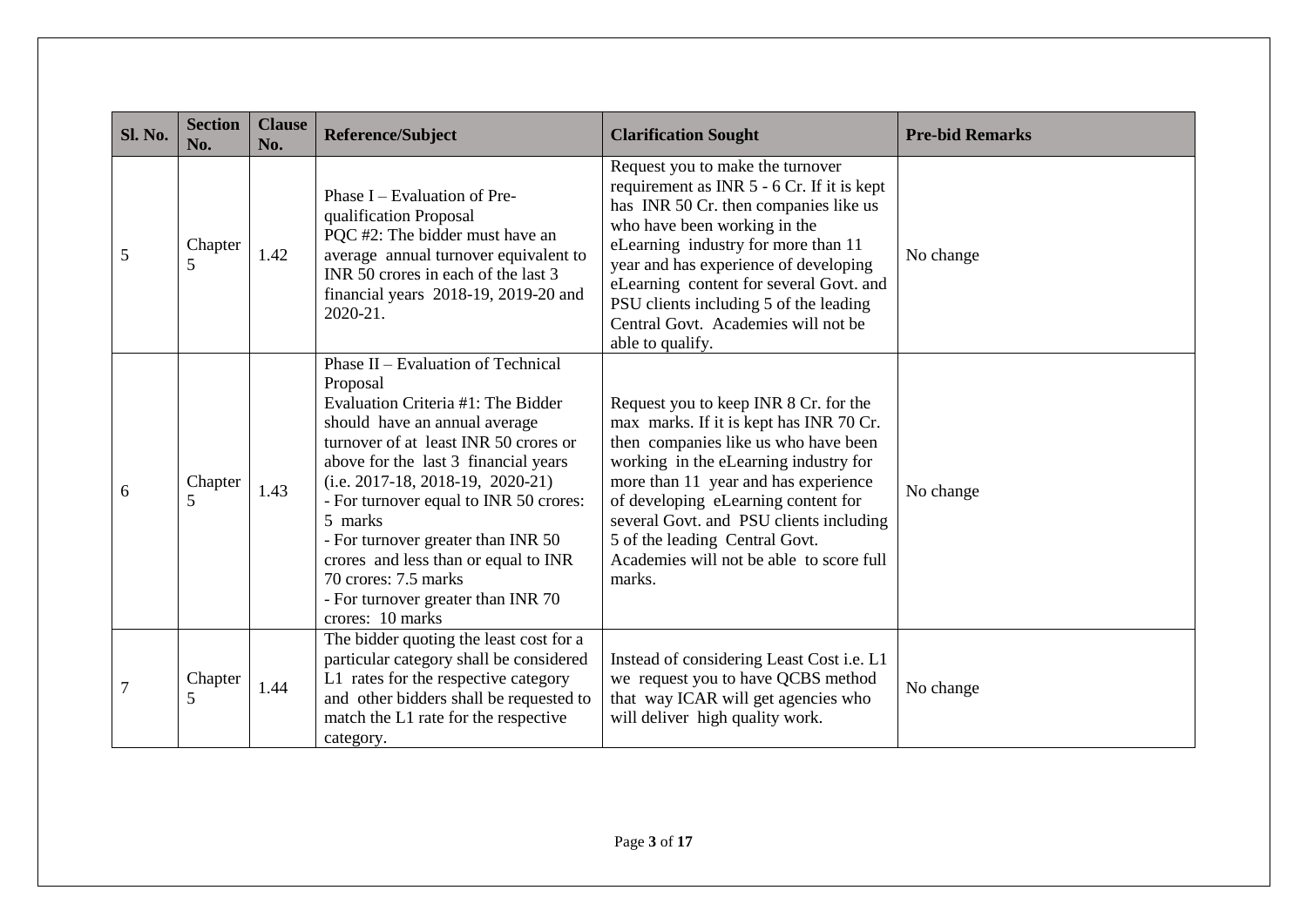| <b>Sl. No.</b> | <b>Section</b><br>No. | <b>Clause</b><br>No. | <b>Reference/Subject</b>                                                                                                                                                                                                                                                                                                   | <b>Clarification Sought</b>                                                                                                                                                                                                                                                                   | <b>Pre-bid Remarks</b>                                        |
|----------------|-----------------------|----------------------|----------------------------------------------------------------------------------------------------------------------------------------------------------------------------------------------------------------------------------------------------------------------------------------------------------------------------|-----------------------------------------------------------------------------------------------------------------------------------------------------------------------------------------------------------------------------------------------------------------------------------------------|---------------------------------------------------------------|
| 8              | Chapter<br>5          | 1.44                 | The bidder quoting the least cost for a<br>particular category shall be considered<br>L1 rates for the respective category<br>and other bidders shall be requested to<br>match the L1 rate for the respective<br>category.                                                                                                 | Here is it mentioned 'Least cost for a<br>particular category'. By the category we<br>assume these are the 5 categories of<br>work mentioned in the rate card. -<br>Please confirm.                                                                                                           | Yes                                                           |
| 9              | Chapter<br>5          | 1.44                 | The bidder quoting the least cost for a<br>particular category shall be considered<br>L1 rates for the respective category<br>and other bidders shall be requested to<br>match the L1 rate for the respective<br>category.                                                                                                 | By this does it mean that different<br>agencies will be empanelled for each<br>category of work?                                                                                                                                                                                              | Refer to clause 1.44 on page 17 of the<br><b>RFE</b> document |
| 10             | Chapter<br>5          | 1.44                 | The bidder quoting the least cost for a<br>particular category shall be considered<br>L1 rates for the respective category<br>and other bidders shall be requested to<br>match the L1 rate for the respective<br>category.                                                                                                 | In this case how will the work of an<br>agencies will be evaluated? Cause in the<br>Technical evaluation criteria only ICAR<br>has to develop a sample of an e-<br>Learning video not more than 2<br>minutes. This point has 20 marks. How<br>will work for other categories be<br>evaluated? | Refer to Chapter 7 of the RFE document                        |
| 11             | Chapter<br>6          | i, ii, iii           | The selected Agency would be<br>entrusted with the following:<br>i. Curation of e-Content in various<br>video formats<br>ii. Curation of e-Content from various<br>global sources including online<br>journals, textbook hubs, other<br>university materials etc.<br>iii. Development of assessments and<br>question banks | By this we assume that all the raw<br>content for the development will have<br>to be generated / sourced by the agency.<br>- Please confirm.                                                                                                                                                  | Yes                                                           |
| 12             | Chapter<br>6          | iv                   | Bundling and sequencing of e-Content<br>and migration to BLP                                                                                                                                                                                                                                                               | By migration to BLP does is mean that<br>the agency has to upload / deploy the e-<br>content on the BLP?                                                                                                                                                                                      | Yes                                                           |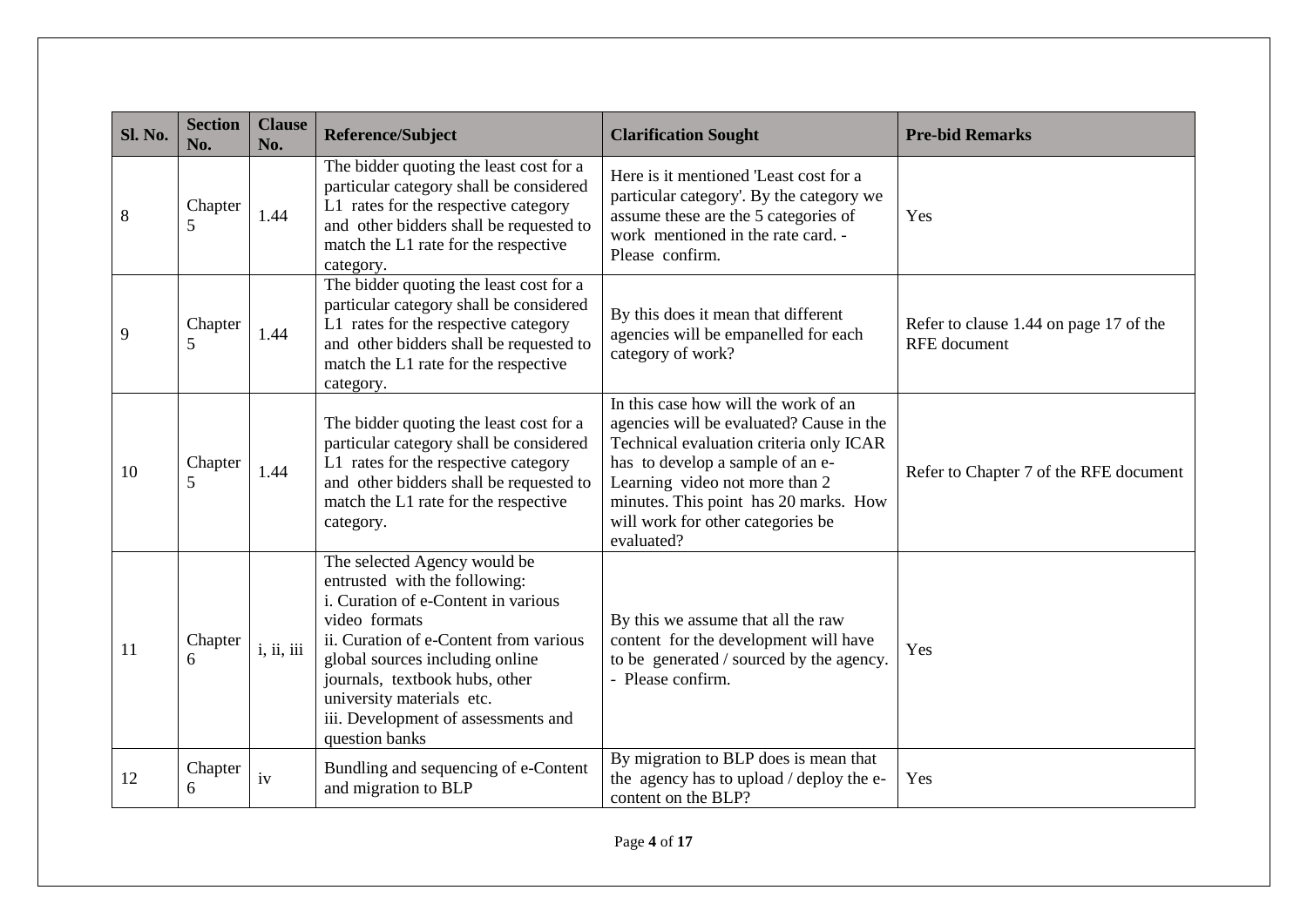| Sl. No. | <b>Section</b><br>No. | <b>Clause</b><br>No. | <b>Reference/Subject</b>                                                                        | <b>Clarification Sought</b>                                                                                                                                                                                                                                                                                                                                                                                                                                                                                                                                                                                                                                                                                                                                                                                                                                                                                            | <b>Pre-bid Remarks</b> |
|---------|-----------------------|----------------------|-------------------------------------------------------------------------------------------------|------------------------------------------------------------------------------------------------------------------------------------------------------------------------------------------------------------------------------------------------------------------------------------------------------------------------------------------------------------------------------------------------------------------------------------------------------------------------------------------------------------------------------------------------------------------------------------------------------------------------------------------------------------------------------------------------------------------------------------------------------------------------------------------------------------------------------------------------------------------------------------------------------------------------|------------------------|
| 13      | Chapter<br>6          | V                    | Capacity building of various<br>stakeholders including faculty,<br>students, and administrators | As per the description of this activity<br>provided on page 22 in the Point#4 of<br>the 'Stakeholder ecosystem for the<br>Agency for e-content Curation and<br>Curation' table, this activity is not<br>related to e-content development. It is<br>more of training of the faculty, students<br>and admins by conducting training<br>sessions.<br>Please provide more details for this<br>activity such as:<br>1. How many Faculty are to be trained?<br>2. How many Students are to be trained?<br>3. How many admins are to be trained?<br>4. What is the expected number of<br>training sessions for each of these?<br>5. Can the training session be online or<br>have to be classroom based?<br>6. If training sessions have be classroom<br>based will ICAR provide the<br>infrastructure or agency has to arrange.<br>7. Will ICAR bear the travel and<br>lodging for the trainers or agency has to<br>bear it? | Refer to corrigendum.  |
| 14      | Chapter<br>6          | $\mathbf V$          | Capacity building of various<br>stakeholders including faculty,<br>students, and administrators | As this is a different activity than e-<br>content development kindly provide a<br>separate row in the rate card to quote<br>cost for it.                                                                                                                                                                                                                                                                                                                                                                                                                                                                                                                                                                                                                                                                                                                                                                              | No change              |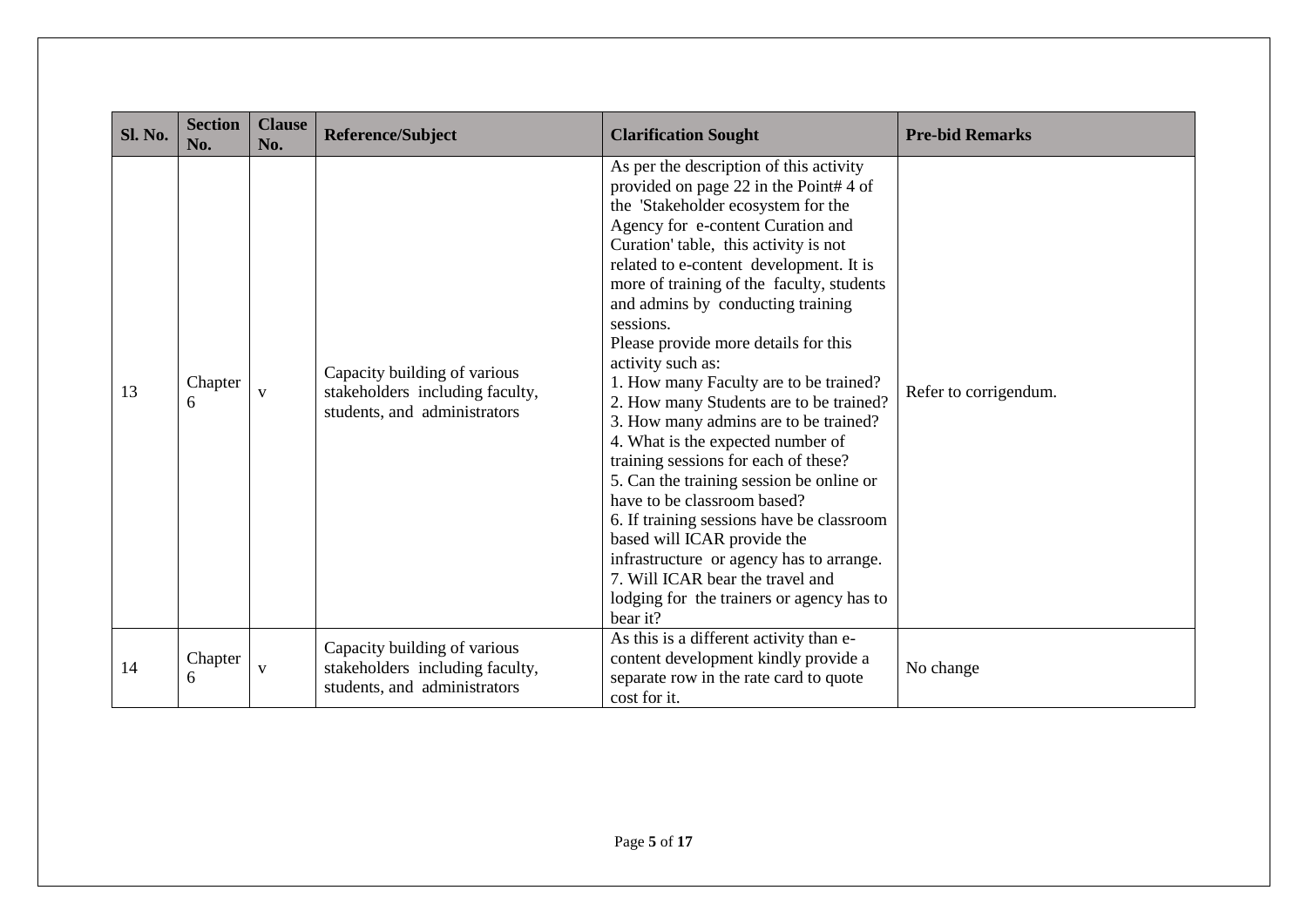| Sl. No. | <b>Section</b><br>No. | <b>Clause</b><br>No.    | <b>Reference/Subject</b>                                                                                                                                                                                                                       | <b>Clarification Sought</b>                                                                                                                                                                                                               | <b>Pre-bid Remarks</b>                                                                                                                  |
|---------|-----------------------|-------------------------|------------------------------------------------------------------------------------------------------------------------------------------------------------------------------------------------------------------------------------------------|-------------------------------------------------------------------------------------------------------------------------------------------------------------------------------------------------------------------------------------------|-----------------------------------------------------------------------------------------------------------------------------------------|
| 15      | Chapter<br>6          | $\overline{\mathbf{u}}$ | Following are the resources /<br>provisions that would be made<br>available to the Agency:<br>ii. Panel of Subject Matter Experts<br>(SMEs) that would be engaged with<br>review and finalization of e-Content<br>pieces (created or curated). | By this we assume that the SME panel<br>will be provided by ICAR. The Agency<br>does not need to hire any SME. - Please<br>confirm.                                                                                                       | ICAR - IASRI shall only provide SME<br>for review and approval of e-content.<br>Kindly refer to Chapter 6 of the RFE<br>document        |
| 16      | Chapter<br>6          | iv                      | Following are the resources /<br>provisions that would be made<br>available to the Agency:<br>iv. Tentatively 1000 hours of e-content<br>is to be developed, this number is<br>tentative and strictly subject to<br>approval.                  | How many total agencies will be<br>empanelled for developing the 1000<br>hours of e-content?                                                                                                                                              | Refer to clause 1.44 on page 17 of the<br><b>RFE</b> document                                                                           |
| 17      | Chapter<br>6          | iv                      | Following are the resources /<br>provisions that would be made<br>available to the Agency:<br>iv. Tentatively 1000 hours of e-content<br>is to be developed, this number is<br>tentative and strictly subject to<br>approval.                  | In what proportion will be 1000 hours<br>divided amongst the selected agencies?                                                                                                                                                           | Kindly refer to Chapter 7 of the RFE<br>document                                                                                        |
| 18      | Chapter<br>6          |                         | A RACI (Responsible, Accountable,<br>Consulted, and Informed) Matrix<br>#2: Deployment of Agency Team at<br><b>ICAR</b> - <b>IASRI</b> site                                                                                                    | Does this mean that agencies entire<br>project (allocated for this project) has to<br>be deployed at ICAR - IASRI site?<br>Would be okay if only the agency's PM<br>is deployed onsite and remaining team<br>works from agency's premise? | Only coordination team needs to be<br>deployed at ICAR-IASRI by the agency<br>during the review and signoff of the<br>content documents |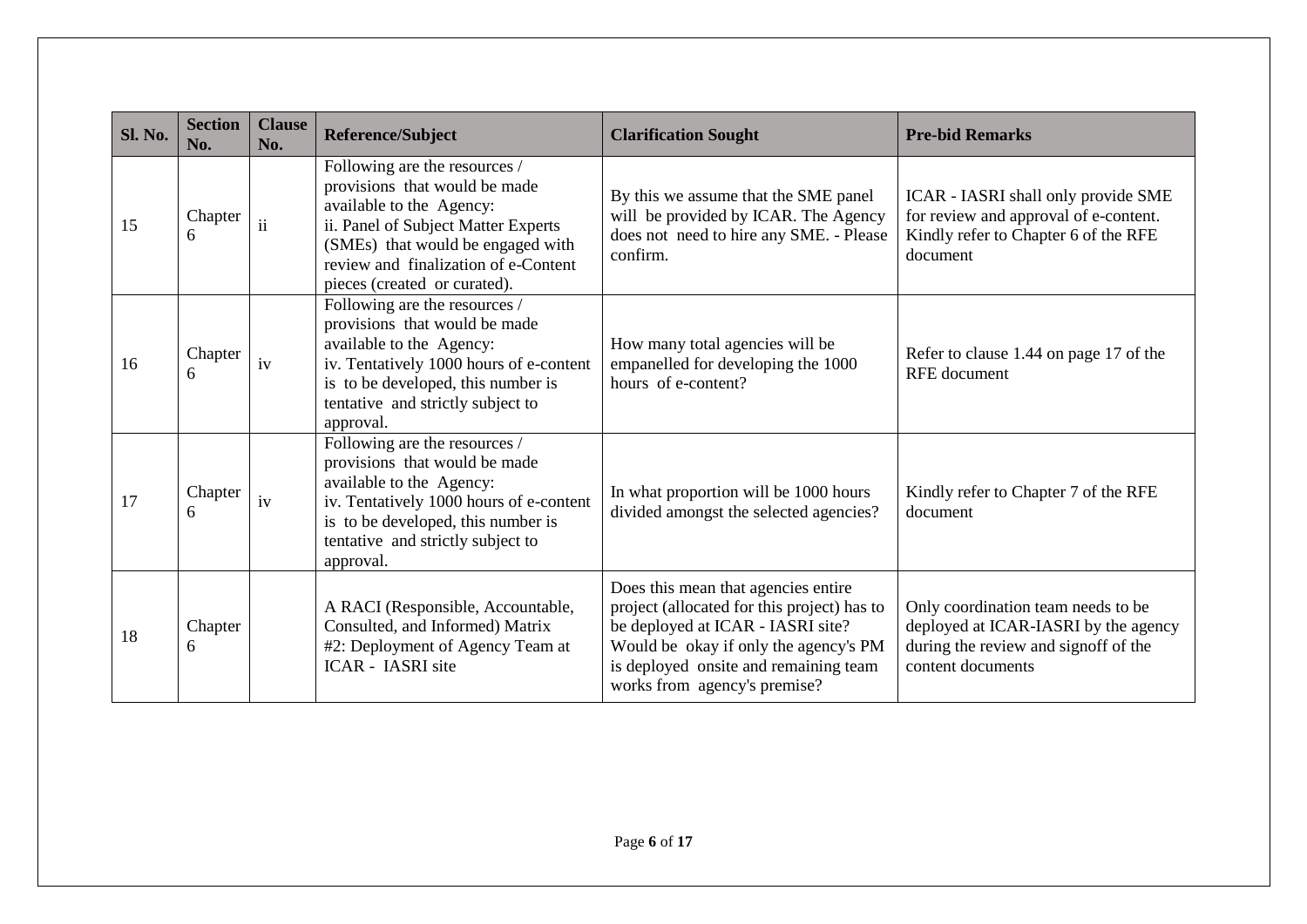| <b>Sl. No.</b> | <b>Section</b><br>No. | <b>Clause</b><br>No. | Reference/Subject                                                                                                                                                                                                                                                                                                                                                                                                                      | <b>Clarification Sought</b>                                                                                                                                                                             | <b>Pre-bid Remarks</b> |
|----------------|-----------------------|----------------------|----------------------------------------------------------------------------------------------------------------------------------------------------------------------------------------------------------------------------------------------------------------------------------------------------------------------------------------------------------------------------------------------------------------------------------------|---------------------------------------------------------------------------------------------------------------------------------------------------------------------------------------------------------|------------------------|
| 19             | Chapter<br>6          |                      | A RACI (Responsible, Accountable,<br>Consulted, and Informed) Matrix<br>iii. Charges for script, detailed shot-by-<br>shot storyboard, travel to shoot<br>location/ facility, boarding and<br>lodging of shooting crew, fees for<br>external models/anchors, shooting,<br>production, editing, titling/sub-<br>titling/text, music, voiceover,<br>background effects, special effects,<br>audio dubbing to either English or<br>Hindi. | Here audio dubbing to either English or<br>Hindi is mentioned. Please confirm if<br>the e-content has to be in English or<br>Hindi or both languages.                                                   | Refer to corrigendum.  |
| 20             | Chapter<br>6          |                      | A RACI (Responsible, Accountable,<br>Consulted, and Informed) Matrix<br>iii. Charges for script, detailed shot-by-<br>shot storyboard, travel to shoot<br>location/ facility, boarding and<br>lodging of shooting crew, fees for<br>external models/anchors, shooting,<br>production, editing, titling/sub-<br>titling/text, music, voiceover,<br>background effects, special effects,<br>audio dubbing to either English or<br>Hindi. | If e-content has to be in both English<br>and Hindi languages then a 1 minute e-<br>content developed in English and<br>translated to Hindi will be considered<br>as 1 minute or 2 minutes for billing? | Refer to corrigendum.  |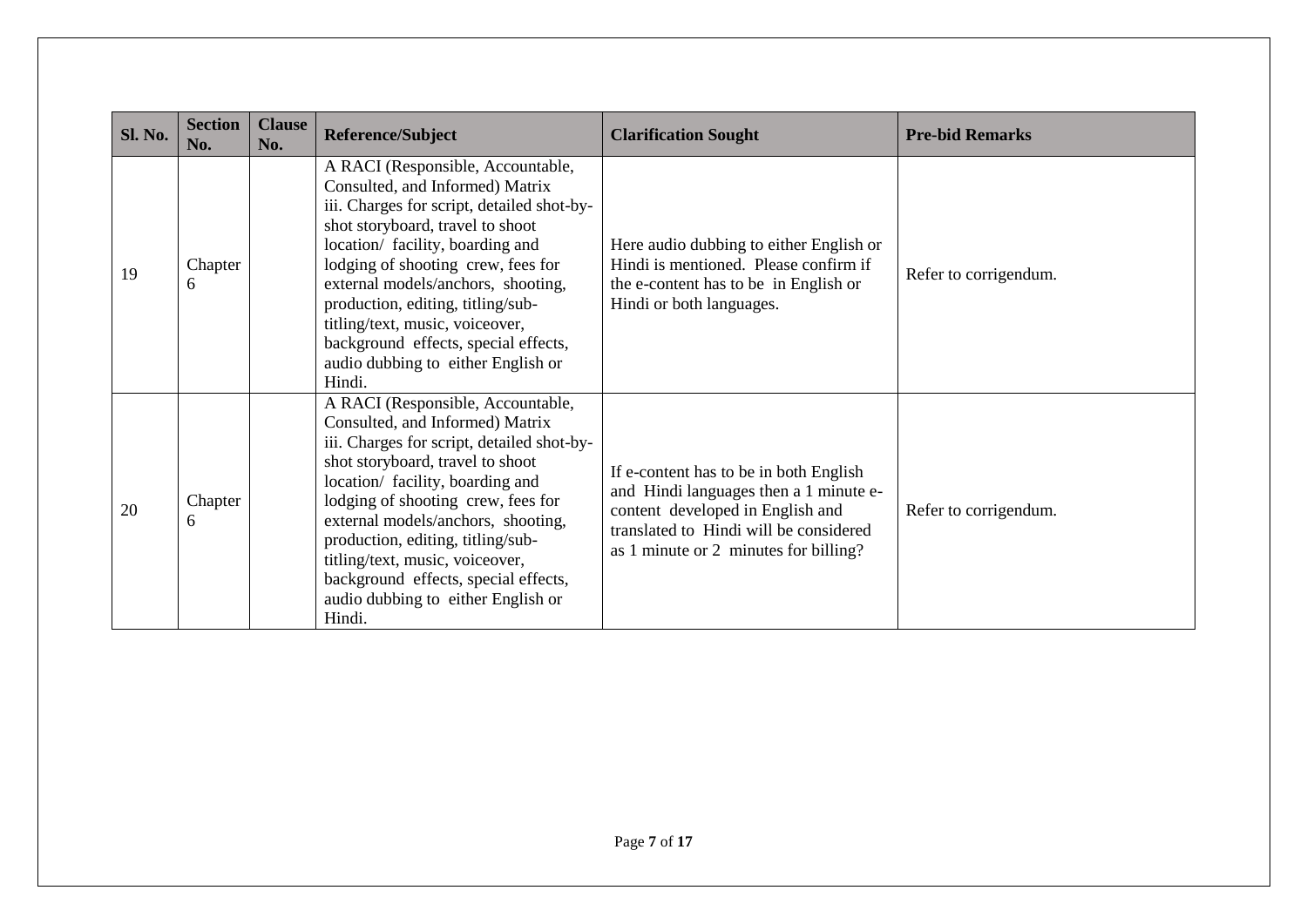| <b>Sl. No.</b> | <b>Section</b><br>No. | <b>Clause</b><br>No. | <b>Reference/Subject</b>                                                                                                                                                                                                                                                                                                                                                                                                                                                                                                                                                                                                              | <b>Clarification Sought</b>                                                                                                                                                                                                                                                                                                                                                           | <b>Pre-bid Remarks</b>          |
|----------------|-----------------------|----------------------|---------------------------------------------------------------------------------------------------------------------------------------------------------------------------------------------------------------------------------------------------------------------------------------------------------------------------------------------------------------------------------------------------------------------------------------------------------------------------------------------------------------------------------------------------------------------------------------------------------------------------------------|---------------------------------------------------------------------------------------------------------------------------------------------------------------------------------------------------------------------------------------------------------------------------------------------------------------------------------------------------------------------------------------|---------------------------------|
| 21             | Chapter<br>6          |                      | iii. Workflow for e-Content Curation<br>Step I: Collection of data - Collection<br>of data in the form of existing content<br>like manuals, PPTs, pamphlets,<br>booklets, training course modules,<br>videos, video lectures etc. from SMEs.<br>This data would also include relevant<br>reference material that would need to<br>be curated from various sources.<br>which are royalty free. Incase if the<br>content requires royalty fee or license<br>fee the same shall be discussed with<br>IASRI and if required can be paid as<br>per actuals by IASRI on submission of<br>original quote by the agency from the<br>publisher | Here it is mentioned 'video lectures'.<br>Will the SMEs provide these videos?<br>Or the Vendor has to record. If vendor<br>has to record the provide the<br>following details:<br>1. Number of videos<br>2. Indoor or outdoor shooting<br>3. Will the videos be of SMEs or any<br>actors are required?<br>Also provide separate row in financial<br>bid to quote for video recording. | Refer to response of Sl.No. 18  |
| 22             | Chapter               | iii                  | iii. The empanelled content agencies<br>shall be given a period of 10 days to<br>present their plan of action for the<br>development of the required content<br>along with the below mentioned<br>details in front of the duly constituted<br>steering committee.<br>- Profiles of SME's for the respective<br>subject area's for which content needs<br>to be developed<br>- Approach and Methodology for<br>development of the said content<br>- Project plan along with delivery<br>timelines                                                                                                                                      | As understand the SME panel will be<br>provided by ICAR. Then why does the<br>agency have to provide profiles of<br>SME's for respective subjects?                                                                                                                                                                                                                                    | Refer to response of Sl. No. 18 |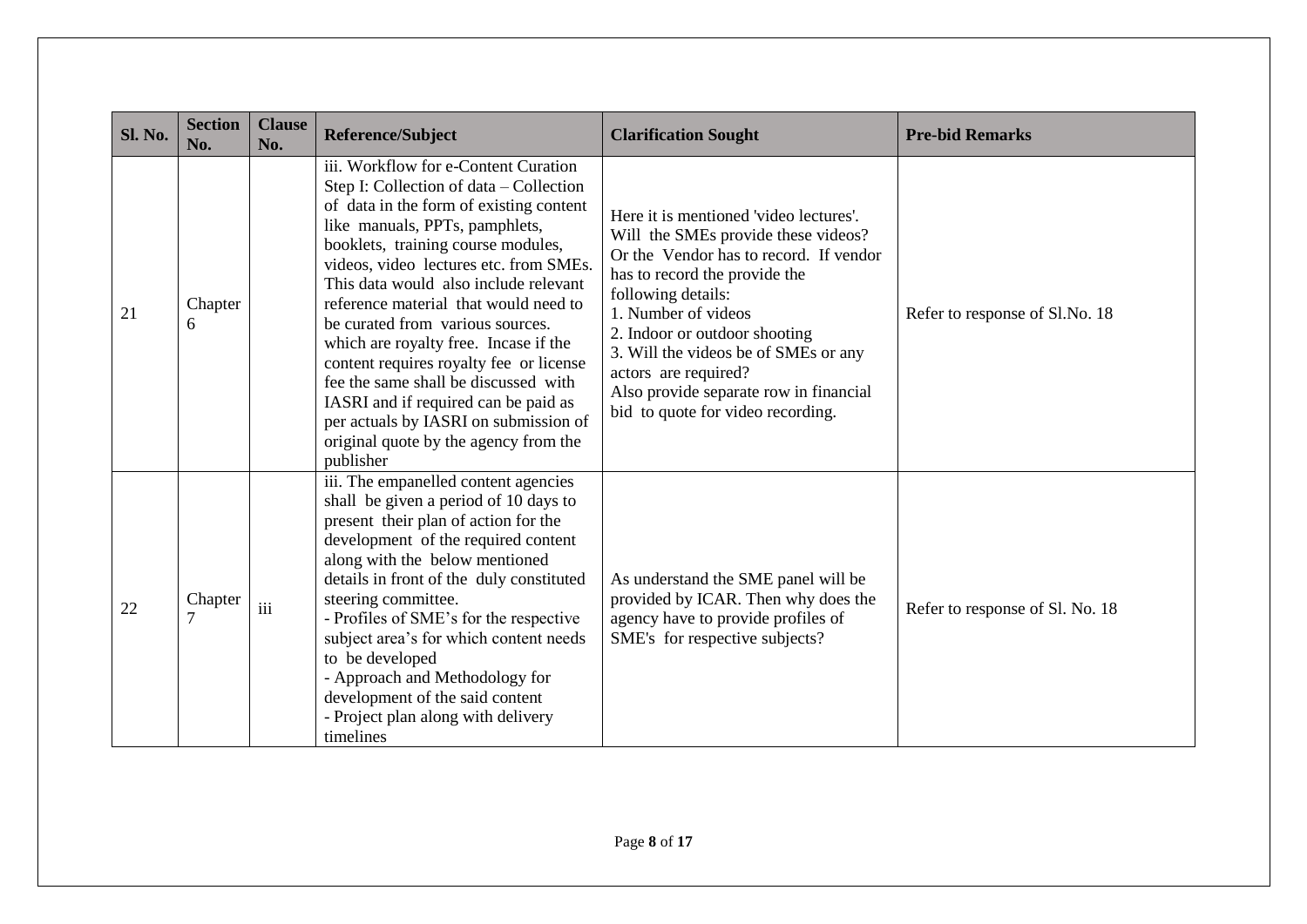| <b>Sl. No.</b> | <b>Section</b><br>No. | <b>Clause</b><br>No. | Reference/Subject                                                                                                                                                                                                                                                         | <b>Clarification Sought</b>                                                                                                                                                                                                                  | <b>Pre-bid Remarks</b>                 |
|----------------|-----------------------|----------------------|---------------------------------------------------------------------------------------------------------------------------------------------------------------------------------------------------------------------------------------------------------------------------|----------------------------------------------------------------------------------------------------------------------------------------------------------------------------------------------------------------------------------------------|----------------------------------------|
| 23             | Chapter               | iv                   | The steering committee shall mark the<br>empanelled bidders on the above-<br>mentioned points and shall select the<br>most suitable content development<br>agency basis their strengths and<br>understanding of the subject matter<br>through QBS method                  | Since at this stage the empanelling of<br>the agencies has already happen<br>through PQC and Technical evaluation<br>process why is there again evaluation<br>done of the already empanelled<br>vendors? ICAR can directly allocate<br>work. | Refer to Chapter 7 of the RFE document |
| 24             | Chapter<br>8          | ix                   | The Bidder shall enclose the original<br>and all copies of the bid in separate<br>sealed envelopes, duly marking the<br>envelopes as "Original" and "Copy."<br>These envelopes containing the<br>original and the copies shall then be<br>enclosed in one single envelope | We assume that only the original of the<br>Rate Care / Financial Bid has to be<br>submitted. A Copy is not required. -<br>Please confirm.                                                                                                    | No change                              |
| 25             | Chapter<br>9          | 2.i                  | 2. Payment Terms<br>i. The agency shall be entitled for 10%<br>advance payment shall on the total<br>volume of job being allocated to the<br>agency upon submission of advance<br>bank guarantee to ICAR - IASRI of<br>the requisite amount.                              | Will the remaining 90% payment be<br>done on completion of the job?                                                                                                                                                                          | Yes                                    |
| 26             | Chapter<br>9          | 2.i                  | 2. Payment Terms<br>i. The agency shall be entitled for 10%<br>advance payment shall on the total<br>volume of job being allocated to the<br>agency upon submission of advance<br>bank guarantee to ICAR - IASRI of<br>the requisite amount.                              | We request you to split the remaining<br>90% in two parts. Some 50% on alpha<br>delivery and 40% on completion. As by<br>alpha stage maximum work is<br>complete.                                                                            | No change                              |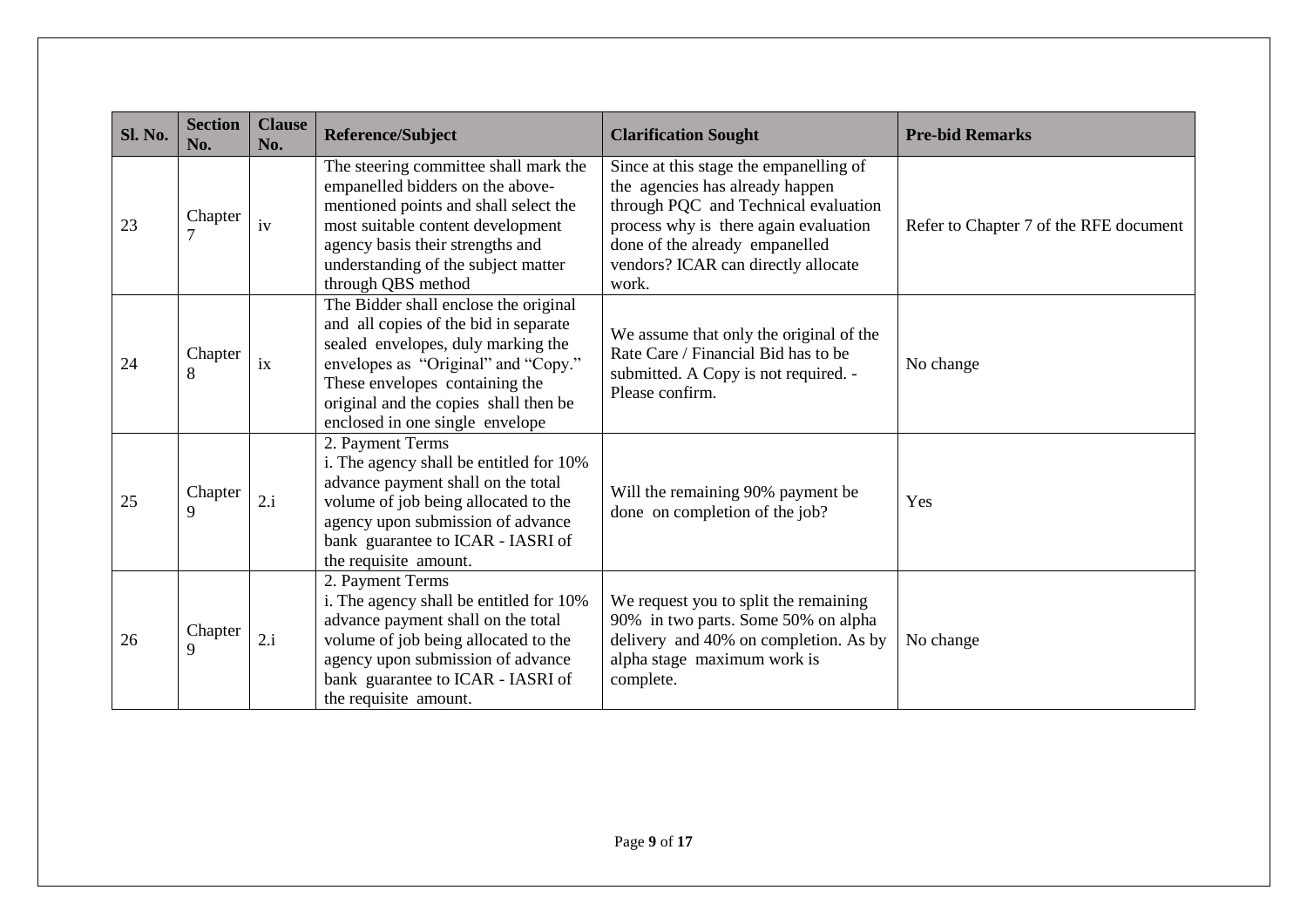| <b>Sl. No.</b> | <b>Section</b><br>No.  | <b>Clause</b><br>No. | <b>Reference/Subject</b>                                                                                                                                                                                                                                                                                                      | <b>Clarification Sought</b>                                                                                                         | <b>Pre-bid Remarks</b>                                     |
|----------------|------------------------|----------------------|-------------------------------------------------------------------------------------------------------------------------------------------------------------------------------------------------------------------------------------------------------------------------------------------------------------------------------|-------------------------------------------------------------------------------------------------------------------------------------|------------------------------------------------------------|
| 27             | Chapter<br>$\mathbf Q$ | 3.i                  | 3. Performance Security<br>i. As & when the work is allocated,<br>successful bidder shall have to submit<br>a Performance Security of 10% of<br>total value of work allocated in the<br>form of a Demand Draft drawn from<br>any Nationalised Bank in favour of<br>Director, ICAR-IASRI, within 5 days<br>of issuance of LOA. | Does the agency have to submit a<br>separate PGB for each job allocated?                                                            | Yes                                                        |
| 28             | Chapter<br>9           | 3.i                  | 3. Performance Security<br>i. As & when the work is allocated,<br>successful bidder shall have to submit<br>a Performance Security of 10% of<br>total value of work allocated in the<br>form of a Demand Draft drawn from<br>any Nationalised Bank in favour of<br>Director, ICAR-IASRI, within 5 days<br>of issuance of LOA. | Tentative how many hours of work will<br>be allocated in a given job?                                                               | Refer to Chapter 7 of the RFE document                     |
| 29             | Chapter<br>9           | 3.i                  | 3. Performance Security<br>i. As & when the work is allocated,<br>successful bidder shall have to submit<br>a Performance Security of 10% of<br>total value of work allocated in the<br>form of a Demand Draft drawn from<br>any Nationalised Bank in favour of<br>Director, ICAR-IASRI, within 5 days<br>of issuance of LOA. | Other Govt. organizations are asking to<br>submit PBG of 3% of total value.<br>Request you to do the same instead of<br>PGB of 10%. | No change                                                  |
| 30             | Chapter<br>9           | <b>NA</b>            | <b>NA</b>                                                                                                                                                                                                                                                                                                                     | The Annexure 1: Bid Form has to be<br>printed on Bidder's letterhead?                                                               | Refer to instructions on Annexure 1 of<br>the RFE document |
| 31             | <b>NA</b>              | NA                   | <b>NA</b>                                                                                                                                                                                                                                                                                                                     | The prices are to be quoted inclusive of<br>taxes or exclusive of taxes?                                                            | Refer to Annexure 4 of the RFE<br>document                 |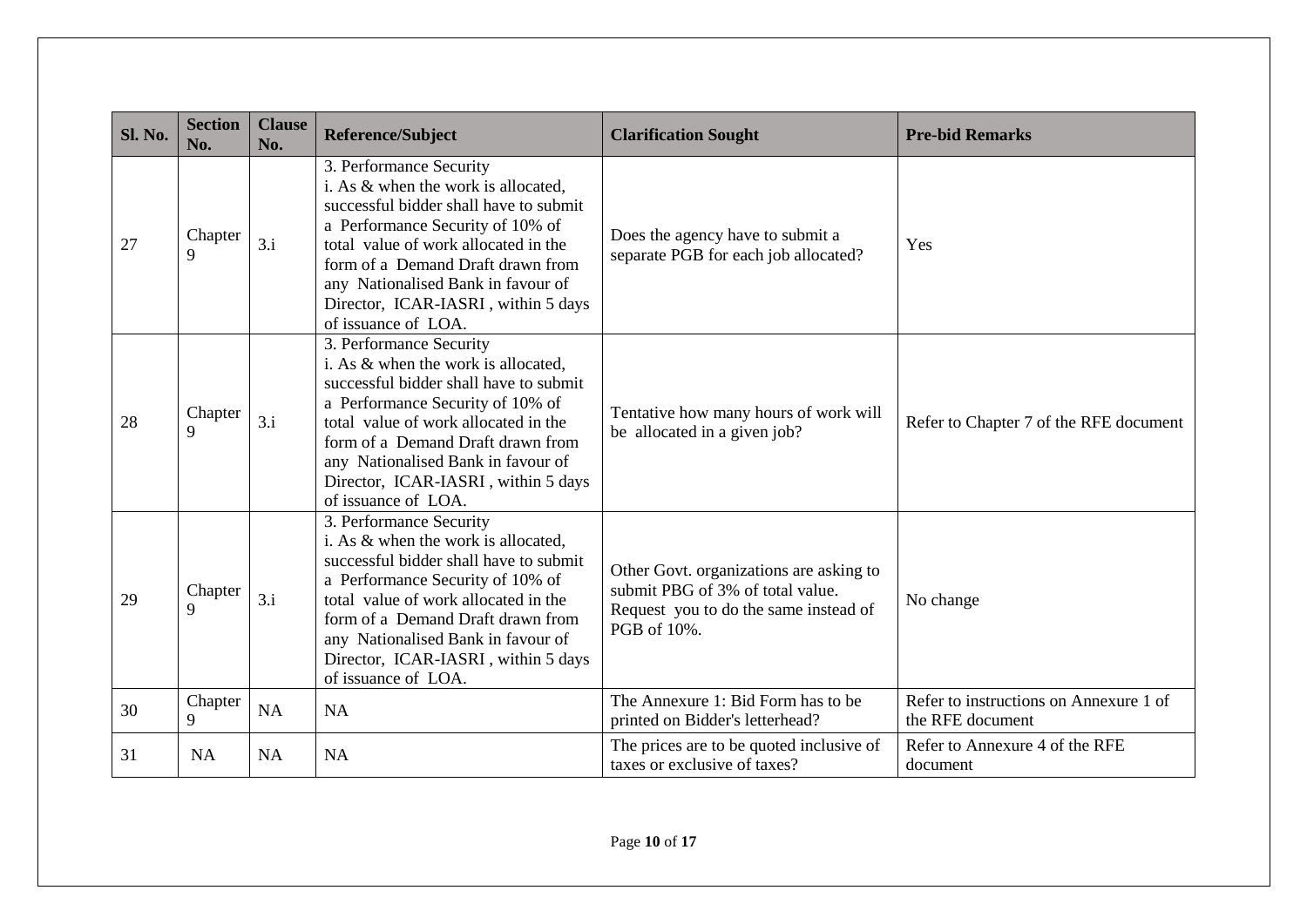| <b>Sl. No.</b> | <b>Section</b><br>No. | <b>Clause</b><br>No.      | <b>Reference/Subject</b>                                                                                                                                                                                                                                                                        | <b>Clarification Sought</b>                                                                                                                                                                                                               | <b>Pre-bid Remarks</b>                                                                                                                                                                                                                                                                                                                                                                                  |
|----------------|-----------------------|---------------------------|-------------------------------------------------------------------------------------------------------------------------------------------------------------------------------------------------------------------------------------------------------------------------------------------------|-------------------------------------------------------------------------------------------------------------------------------------------------------------------------------------------------------------------------------------------|---------------------------------------------------------------------------------------------------------------------------------------------------------------------------------------------------------------------------------------------------------------------------------------------------------------------------------------------------------------------------------------------------------|
| 32             | General               | <b>NA</b>                 | NA                                                                                                                                                                                                                                                                                              | e-content should have professional<br>human audio or machine audio?                                                                                                                                                                       | As per the sample content format shared<br>by the agency as a part of the technical<br>qualification criteria.<br>Some of the parameters for evaluation of<br>the e-content may be<br>- Clarity of audio and video of the<br>content<br>- Clarity of the concept being explained<br>- Screen Transitions<br>- Number of content formats in used as<br>per the categories defined in the RFE<br>document |
| 33             | <b>NA</b>             | <b>NA</b>                 | NA                                                                                                                                                                                                                                                                                              | Request you to allow at least 15 days for<br>submission of the bid from the date of<br>publishing of pre-bid response. Since it<br>is a hard copy submission sufficient<br>time will be required to prepare and<br>courier the documents. | No change                                                                                                                                                                                                                                                                                                                                                                                               |
| 34             | Chapter<br>9          | 3                         | As & when the work is allocated,<br>successful bidder shall have to submit<br>a Performance Security of 10% of total<br>value of work allocated in the form of<br>a Demand Draft drawn from any<br>Nationalised Bank in favour of<br>Director, ICAR-IASRI, within 5 days<br>of issuance of LOA. | It is requested that in place of Demand<br>Draft of amount equal to 10% of the<br>total value of work allocated as<br>performance Security, Bank Guarantee<br>of same amount should be considered.?                                       | Refer to the corrigendum                                                                                                                                                                                                                                                                                                                                                                                |
| 35             | Chapter<br>6          | iii,<br><b>Step</b><br>IV | Submission, Review, Feedback and<br>Approval of Content                                                                                                                                                                                                                                         | Request you to please clarify that the<br>eContent review, feedback will be<br>online or do we will have to physically<br>available in (IASRI).? and what the<br>tentative time to get review feedback<br>from ICAR-IASRI.                | Refer to response of Sl. No. 18                                                                                                                                                                                                                                                                                                                                                                         |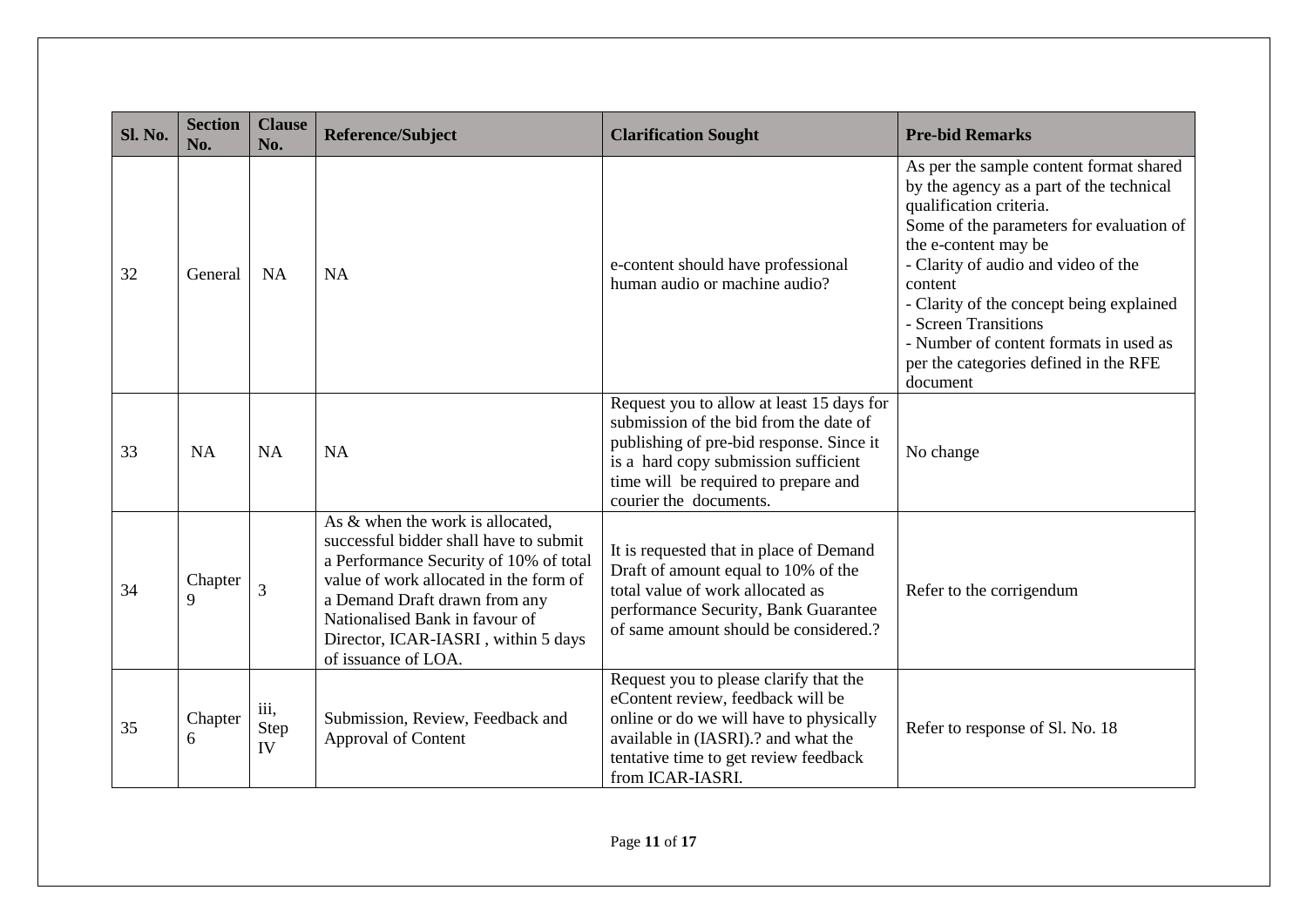| <b>Sl. No.</b> | <b>Section</b><br>No.  | <b>Clause</b><br>No. | <b>Reference/Subject</b>                                                                                                                                                                                                                                                                        | <b>Clarification Sought</b>                                                                                                                                                                        | <b>Pre-bid Remarks</b>                                                                                                            |
|----------------|------------------------|----------------------|-------------------------------------------------------------------------------------------------------------------------------------------------------------------------------------------------------------------------------------------------------------------------------------------------|----------------------------------------------------------------------------------------------------------------------------------------------------------------------------------------------------|-----------------------------------------------------------------------------------------------------------------------------------|
| 36             |                        |                      |                                                                                                                                                                                                                                                                                                 | Is this possible to share some sample<br>eContent which are available with<br><b>ICAR-IASRI</b> pls?                                                                                               | No                                                                                                                                |
| 37             | Chapter<br>5           | 1.43                 | An e-Learning video not more than 2<br>minutes duration needs to be prepared<br>by the bidder explaining the principals<br>of Agronomy along with the<br>storyboard for the content.                                                                                                            | Pls share more details about the topic<br>for preparing the Video.                                                                                                                                 | Refer to response of Sl. No. 32                                                                                                   |
| 38             | Chapter<br>$\mathbf Q$ | 3.i                  | As & when the work is allocated,<br>successful bidder shall have to submit<br>a Performance Security of 10% of total<br>value of work allocated in the form of<br>a Demand Draft drawn from any<br>Nationalised Bank in favour of<br>Director, ICAR-IASRI, within 5 days<br>of issuance of LOA. | It is requested that in place of Demand<br>Draft of amount equal to 10% of the<br>total value of work allocated as<br>Performance Security, Bank Guarantee<br>of same amount should be considered. | Refer to response of Sl. No. 34                                                                                                   |
| 39             | Rate<br>Card           | NA                   | NA                                                                                                                                                                                                                                                                                              | The price of 5 elements on the rate card<br>includes only the production cost. Is the<br>cost of other things like content<br>creation, subject experts part of it.?                               | The formulation of rates to be provided<br>in the bidder's rate card is at the<br>discretion of the bidder.                       |
| 40             | Chapter<br>6           | iv.                  | Tentatively 1000 hours of e-content is<br>to be developed, this number is<br>tentative and strictly<br>subject to approval.                                                                                                                                                                     | Do we calculate the fee considering<br>1000 hours of e content?                                                                                                                                    | <b>Refer Rate Card format</b>                                                                                                     |
| 41             | Chapter<br>5           | 1.44.7               | <b>NA</b>                                                                                                                                                                                                                                                                                       | For JV, all 2-3 companies together fulfil<br>the criteria. Will it work                                                                                                                            | Refer to Chapter 5 point (iii) in Notes                                                                                           |
| 42             | Chapter<br>6           | $(I)$ and<br>(ii)    | <b>NA</b>                                                                                                                                                                                                                                                                                       | Who will pay to the expert professors<br>for video recording of modules /<br>lectures?                                                                                                             | ICAR - IASRI shall only provide SME<br>for review and approval of e-content.<br>Kindly refer to Chapter 6 of the RFE<br>document. |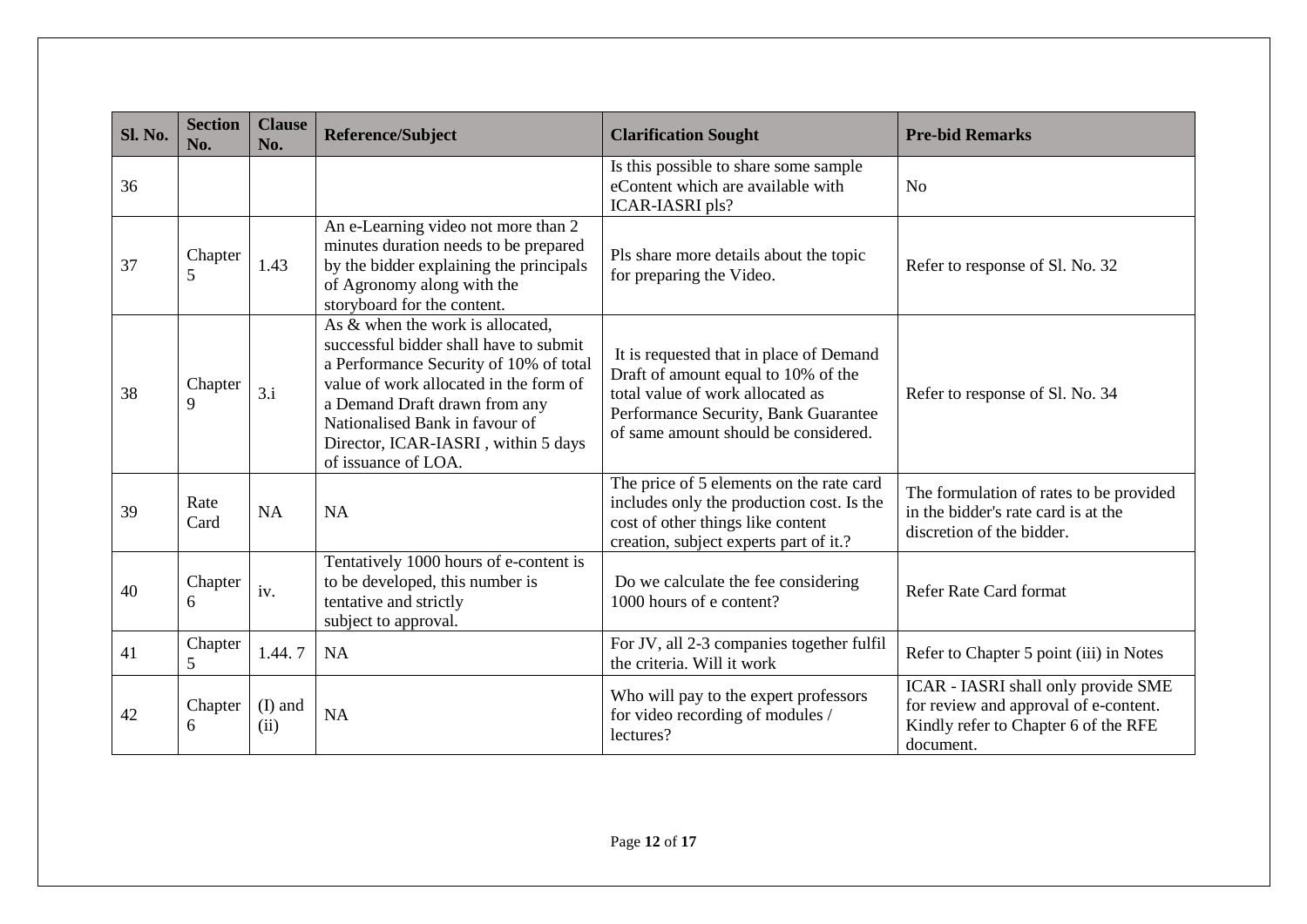| <b>Sl. No.</b> | <b>Section</b><br>No. | <b>Clause</b><br>No. | Reference/Subject                                                                                                           | <b>Clarification Sought</b>                                                                                                                                                                                                                                                                                                                                                                                                                                                                                                                                                                                                          | <b>Pre-bid Remarks</b>                                                                                                           |
|----------------|-----------------------|----------------------|-----------------------------------------------------------------------------------------------------------------------------|--------------------------------------------------------------------------------------------------------------------------------------------------------------------------------------------------------------------------------------------------------------------------------------------------------------------------------------------------------------------------------------------------------------------------------------------------------------------------------------------------------------------------------------------------------------------------------------------------------------------------------------|----------------------------------------------------------------------------------------------------------------------------------|
| 43             | Chapter<br>6          | <b>NA</b>            | <b>NA</b>                                                                                                                   | Who will suggest and pay for content<br>curation from various sources?                                                                                                                                                                                                                                                                                                                                                                                                                                                                                                                                                               | ICAR - IASRI shall only provide SME<br>for review and approval of e-content.<br>Kindly refer to Chapter 6 of the RFE<br>document |
| 44             | Chapter<br>6          | iv                   | Tentatively 1000 hours of e-content is<br>to be developed, this number is<br>tentative and strictly subject to<br>approval. | Under Chapter 6 : Scope of work, there<br>is a<br>statement "Tentatively 1000 hours of e-<br>content is to be developed, this number<br>is tentative and strictly subject to<br>approval."<br>Again, the scope of work states that the<br>scope involves "Curation of e-Content<br>in various video formats" and "Curation<br>of e-Content from various global<br>sources including online journals,<br>textbook hubs, other university<br>materials etc."<br>Does the scope involve only curation of<br>1000 hours of e-content or the scope<br>involves curation and development of<br>content which would total of 1000<br>hours. | Refer Sl. No. 5 in corrigendum                                                                                                   |
| 45             | Chapter<br>6          | NA                   | Development of assessments and<br>question banks                                                                            | Under chapter 6: Scope of work, there is<br>a statement "Development of<br>assessments and question banks"<br>Vendor assumes that these assessments<br>and question banks would be outside of<br>the e-learning content curation and<br>development.<br>Please confirm our understanding.                                                                                                                                                                                                                                                                                                                                            | Development of assessments and<br>question banks is part of e-learning<br>curation and development.                              |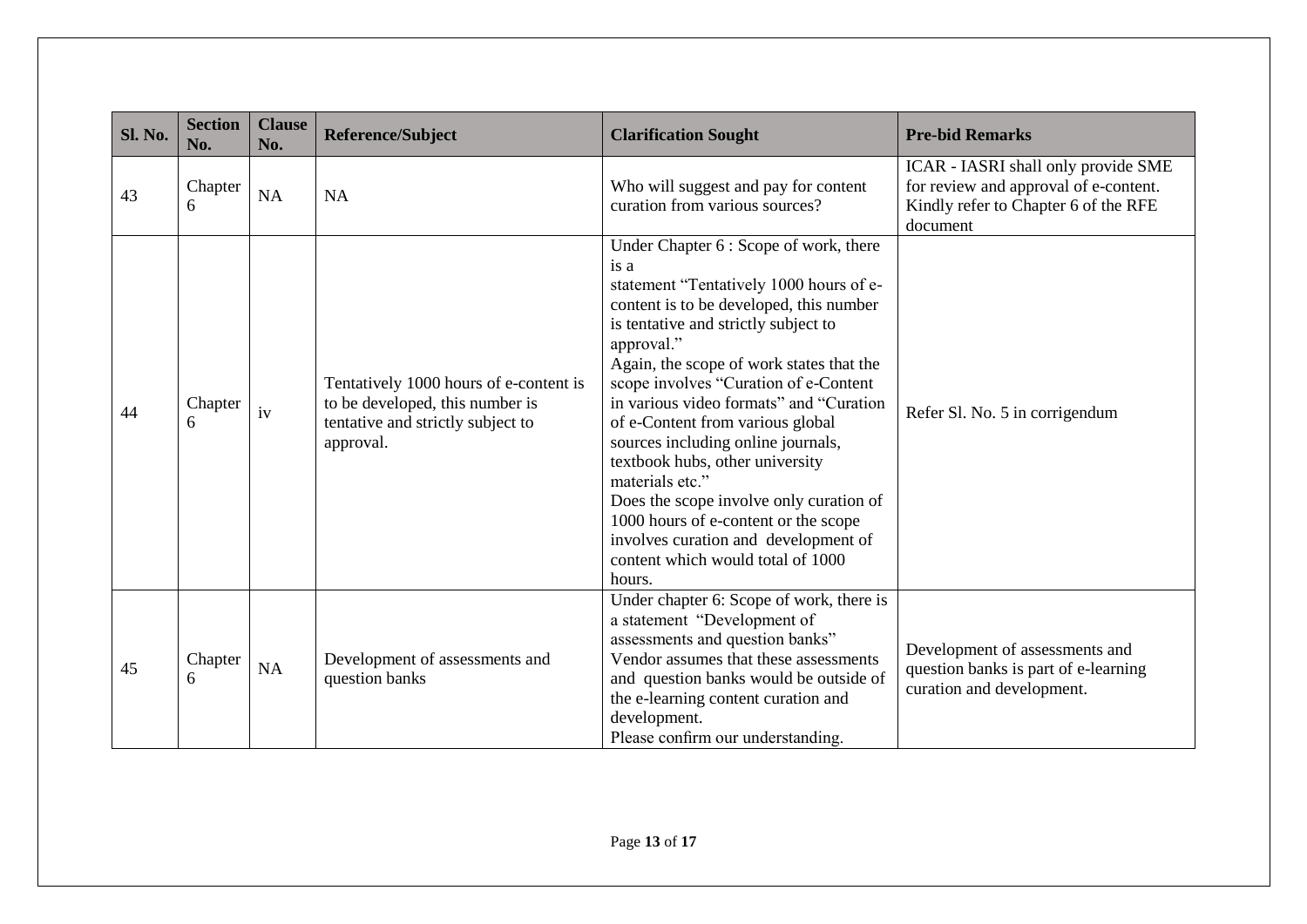| <b>Sl. No.</b> | <b>Section</b><br>No. | <b>Clause</b><br>No. | <b>Reference/Subject</b> | <b>Clarification Sought</b>                                                                                                                                                                                                                                                                                                                                                                                                                                                                                                                                                                                                                                                                                                                                                                          | <b>Pre-bid Remarks</b>                                                  |
|----------------|-----------------------|----------------------|--------------------------|------------------------------------------------------------------------------------------------------------------------------------------------------------------------------------------------------------------------------------------------------------------------------------------------------------------------------------------------------------------------------------------------------------------------------------------------------------------------------------------------------------------------------------------------------------------------------------------------------------------------------------------------------------------------------------------------------------------------------------------------------------------------------------------------------|-------------------------------------------------------------------------|
| 46             | Chapter<br>6          | 6.2.2.               | <b>NA</b>                | Under the subsection ii: Designing e-<br>Content there is a workflow or step<br>flow describing the responsibility of the<br>vendors. We would like to understand<br>the following:<br>Does all curated content need to be<br>delivered as SCORM packages?<br>Are the videos needed to be<br>embedded in a scorm package?<br>Should the scorm package also<br>3.<br>contain the supplementary content such<br>as PPTs, PDFs, and such?<br>Is there any other format in which these<br>content can be delivered? for example<br>the videos in mp4 format, pdfs, ppts,<br>and such? These can be build/uploaded<br>in the repository and tagged with<br>relevant metadata for easy searchability<br>and reuse. Even for the LMS, are you<br>open to other versions such as IMSCC<br>packages and such? | All content will be SCORM compliant.<br>No other packages are required. |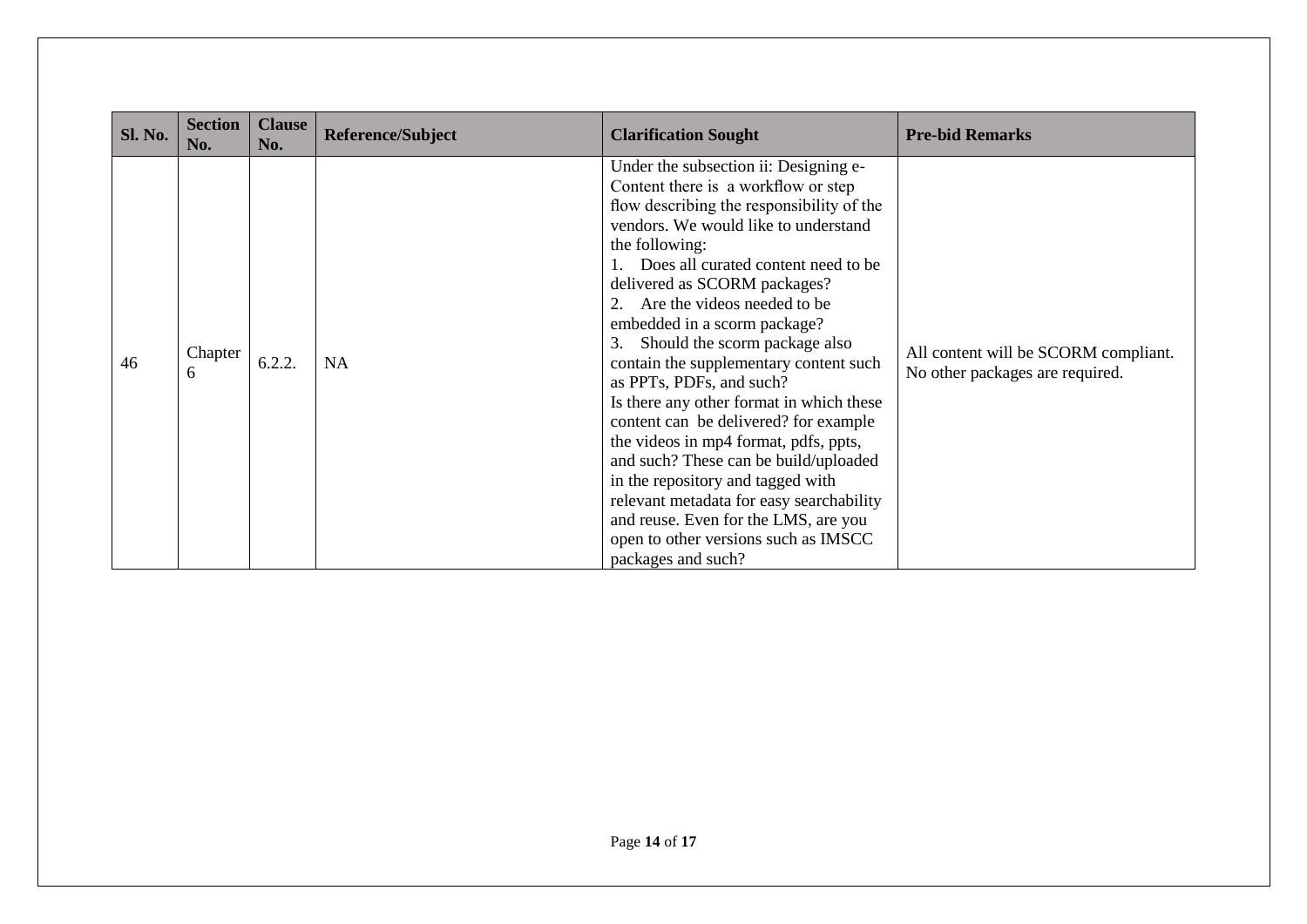| <b>Sl. No.</b> | <b>Section</b><br>No. | <b>Clause</b><br>No. | <b>Reference/Subject</b> | <b>Clarification Sought</b>                                                                                                                                                                                                                                                                                                                                                                                                                                                                                                                                                                                                                                                                                                                                                                        | <b>Pre-bid Remarks</b>                                                                                  |
|----------------|-----------------------|----------------------|--------------------------|----------------------------------------------------------------------------------------------------------------------------------------------------------------------------------------------------------------------------------------------------------------------------------------------------------------------------------------------------------------------------------------------------------------------------------------------------------------------------------------------------------------------------------------------------------------------------------------------------------------------------------------------------------------------------------------------------------------------------------------------------------------------------------------------------|---------------------------------------------------------------------------------------------------------|
| 47             | <b>NA</b>             | <b>NA</b>            | <b>NA</b>                | (Vendor) understands that content need<br>to be sourced from public domain and<br>other open education resources with the<br>applicable permissions. We also<br>understand that incase if the content<br>requires royalty fee or licence fee the<br>same shall be discussed with IASRI and<br>if required can be paid as per actuals by<br>IASRI on submission of original quote<br>by the agency from the publisher.<br>However, to gather requisite permission<br>from some of the resource<br>sites/providers, if vendor needs to<br>submit a letter of intent, who would be<br>responsible for providing so. For<br>example, some sites would need a<br>declaration from educational institutes<br>to sign an agreement for content usage,<br>who would be acting as the signing<br>authority? | Agency is required to facilitate all<br>processes. ICAR-IASRI would provide<br>administrative approval. |
| 48             | <b>NA</b>             | <b>NA</b>            | <b>NA</b>                | (Vendor) presumes that we would have<br>access to the AU's digital libraries, and<br>text books used to teach and refer for<br>these courses. Please confirm.                                                                                                                                                                                                                                                                                                                                                                                                                                                                                                                                                                                                                                      | Refer Chapter 6 Scope of Work                                                                           |
| 49             | <b>NA</b>             | <b>NA</b>            | <b>NA</b>                | Who would be responsible for providing<br>the list of programs, courses, their<br>outcomes to us?                                                                                                                                                                                                                                                                                                                                                                                                                                                                                                                                                                                                                                                                                                  | Refer Chapter 6 Scope of Work                                                                           |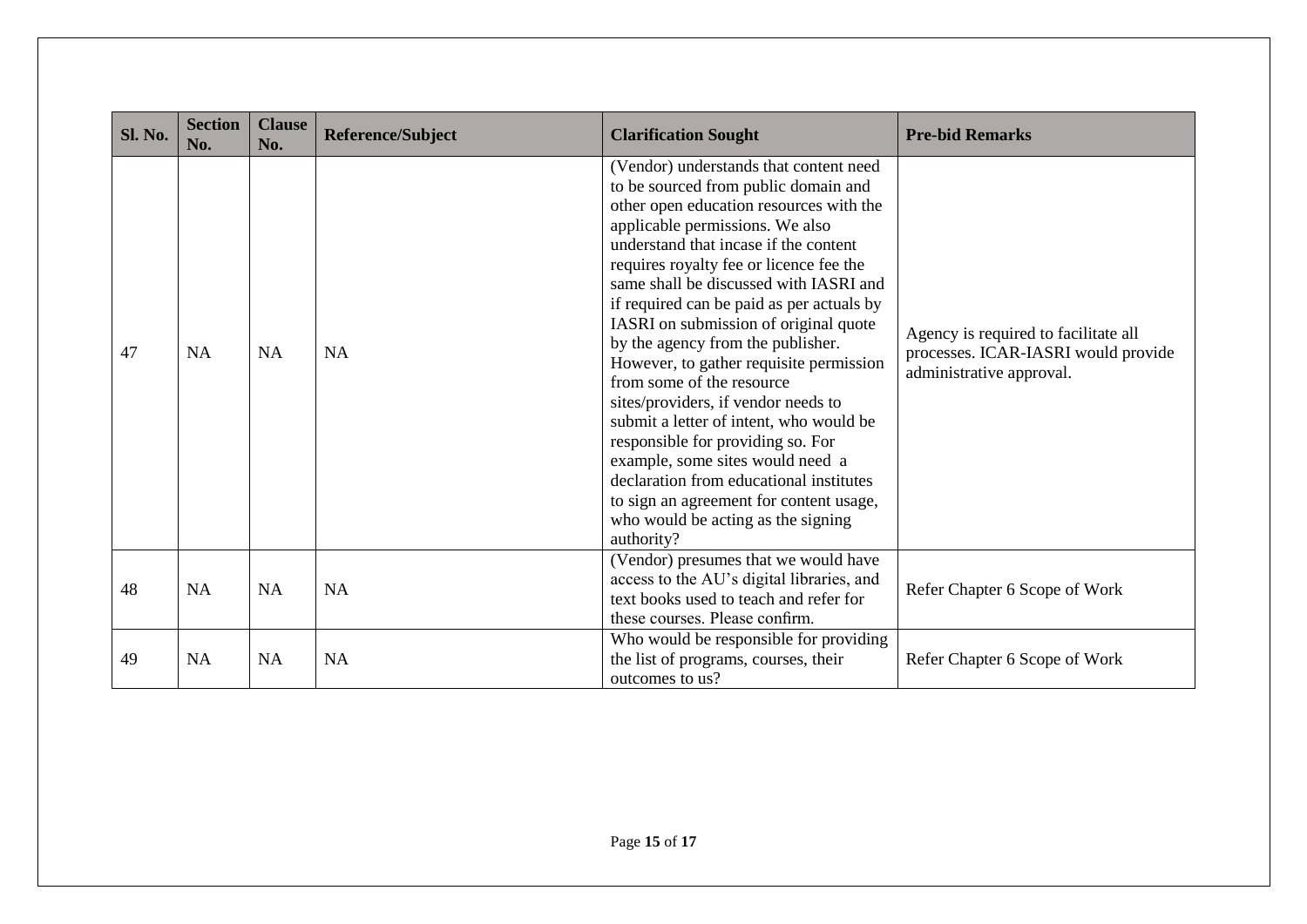| <b>Sl. No.</b> | <b>Section</b><br>No. | <b>Clause</b><br>No. | Reference/Subject | <b>Clarification Sought</b>                                                                                                                                                                                                                                                                                                                                  | <b>Pre-bid Remarks</b>                                 |
|----------------|-----------------------|----------------------|-------------------|--------------------------------------------------------------------------------------------------------------------------------------------------------------------------------------------------------------------------------------------------------------------------------------------------------------------------------------------------------------|--------------------------------------------------------|
| 50             | <b>NA</b>             | <b>NA</b>            | <b>NA</b>         | (Vendor) presumes that the content to<br>be curated or created would be in<br>English. kindly confirm. However,<br>Would there be a requirement for<br>translating the content into regional<br>languages? If yes, is there list of<br>languages in which the content needs to<br>be translated?                                                             | Refer Sl. No. 10 in Corrigendum                        |
| 51             | Chapter               | 1.4                  | <b>NA</b>         | Are we expected to provide/build the<br>platform/repository or ICAR already has<br>a repository in place?                                                                                                                                                                                                                                                    | Refer Chapter 6 Scope of Work                          |
| 52             | <b>NA</b>             | <b>NA</b>            | <b>NA</b>         | How are the repository connected with<br>the LMS? Which LMS or content<br>delivery platform are to be used?                                                                                                                                                                                                                                                  | Refer Chapter 1 "Organisation of e-<br>Content on BLP" |
| 53             | <b>NA</b>             | <b>NA</b>            | <b>NA</b>         | Where the taxonomies would be loaded?<br>Do ICAR already have such a taxonomy<br>or competency management platform?<br>ref: Organization of content in BLP :"A<br>comprehensive and exhaustive<br>taxonomy would be developed in<br>consonance with the above organization<br>of course material, to classify each piece<br>of created / curated e Content." | Refer Chapter 1 "Organisation of e-<br>Content on BLP" |
| 54             | <b>NA</b>             | <b>NA</b>            | <b>NA</b>         | How are the taxonomies expected to be<br>aligned to the content objects?                                                                                                                                                                                                                                                                                     | Refer Chapter 1 "Organisation of e-<br>Content on BLP" |